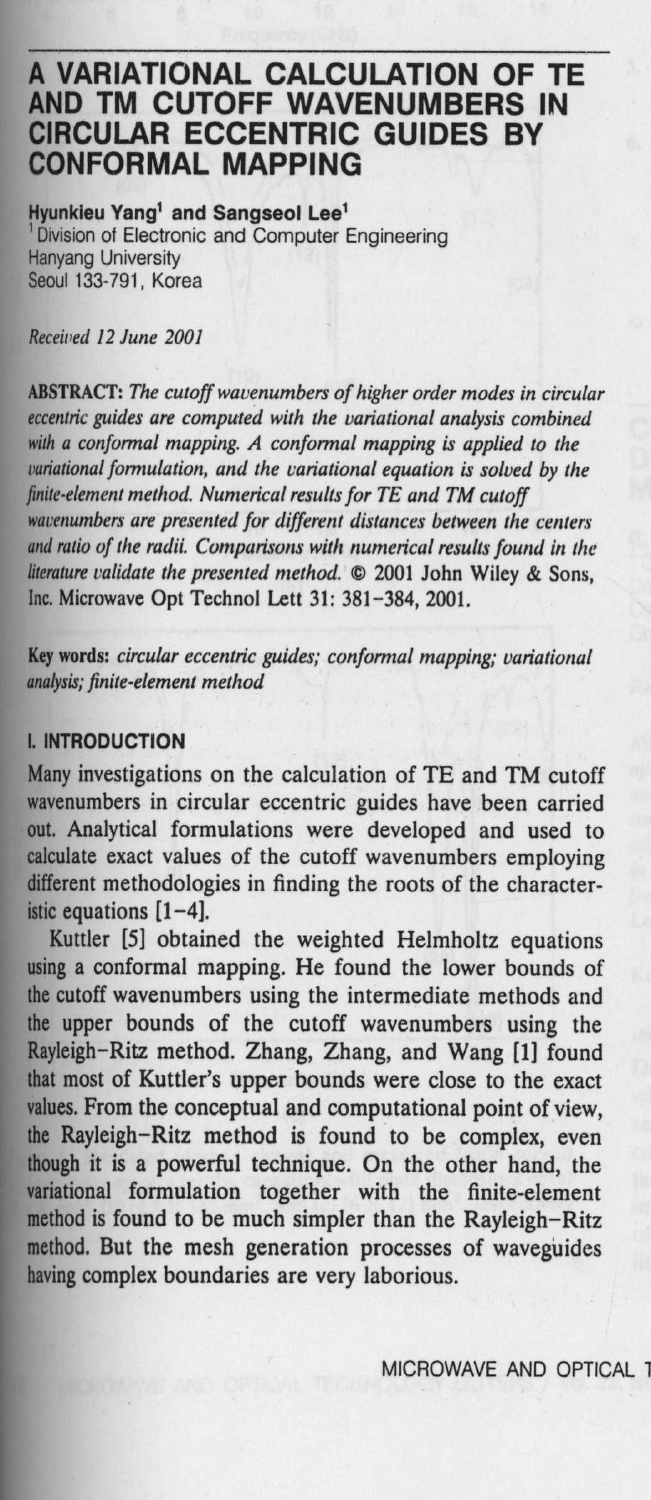In this paper, the conformal mapping used by Kuttler is applied to the eigenvalue problems of circular eccentric guides, and the variational form is developed and solved by the finite-element method. The cutoff wavenumbers of TE and TM modes in several circular eccentric guides are calculated by this procedure. The numerical results are compared with those by other authors [1, 5]. It is found that this approach is a very simple and powerful method to find the cutoff wavenumbers of higher order modes in waveguides whose mapping functions are known as analytical.

## **II. METHOD OF ANALYSIS**

*.4. Conformal Mapping Applied to the Variational Formulation.* The cutoff frequencies of the higher order modes in a uniform waveguide with an arbitrary cross section and homogeneous medium are derived from the eigenvalues  $k$  of the Helmholtz equation

$$
(\nabla_t^2 + k^2)\phi = 0
$$
 (1)

where  $k^2 = \omega^2 \mu_0 \varepsilon_0 + k_z^2$ , and  $\phi = H_z$  or  $E_z$  for TE or TM modes, respectively.  $H_z$  and  $E_z$  are the longitudinal compo**nents of magnetic and electric fields** . **The governing variational equation of the wave equation (1) is well known as**

$$
\delta F = 0
$$
  

$$
F = \frac{1}{2} \iint_{\Omega} \left( \frac{\partial \phi}{\partial x} \right)^2 + \left( \frac{\partial \phi}{\partial y} \right)^2 - k^2 \phi^2 dx dy.
$$
 (2)

The relationship between the original coordinate  $w = (x, y)$ and the new coordinate  $z = (x', y')$  is defined by an analyti**cal complex function:**

$$
z = f(w). \tag{3}
$$

By conformal mapping (3), the variational equation (2) becomes, in the new coordinate system,

$$
\delta F = 0
$$
  
\n
$$
F = \frac{1}{2} \iint_{\Omega'} \left( \frac{\partial \phi}{\partial x'} \right)^2 + \left( \frac{\partial \phi}{\partial y'} \right)^2 - k^2 |J| \phi^2 dx' dy' \quad (4)
$$

where the Jacobian  $|J|$  is related to the complex function by

$$
|J| = \left| \frac{dw}{dz} \right|_{z = (x', y')}^2.
$$
 (5)

Consider a uniform waveguide with a circular outer conductor and an eccentric circular inner conductor as in Figure 1. The analytic function

$$
w = R_1 \sinh x_1 \coth \frac{z}{2}
$$
 (6)

**transforms the cross section in the w-plane** (Fig. 1) to a **rectangle in the z-plane** (Fig. 2).

- TECHNOLOGY LETTERS / Vol. 31, No **. 5, December 5 2001 381**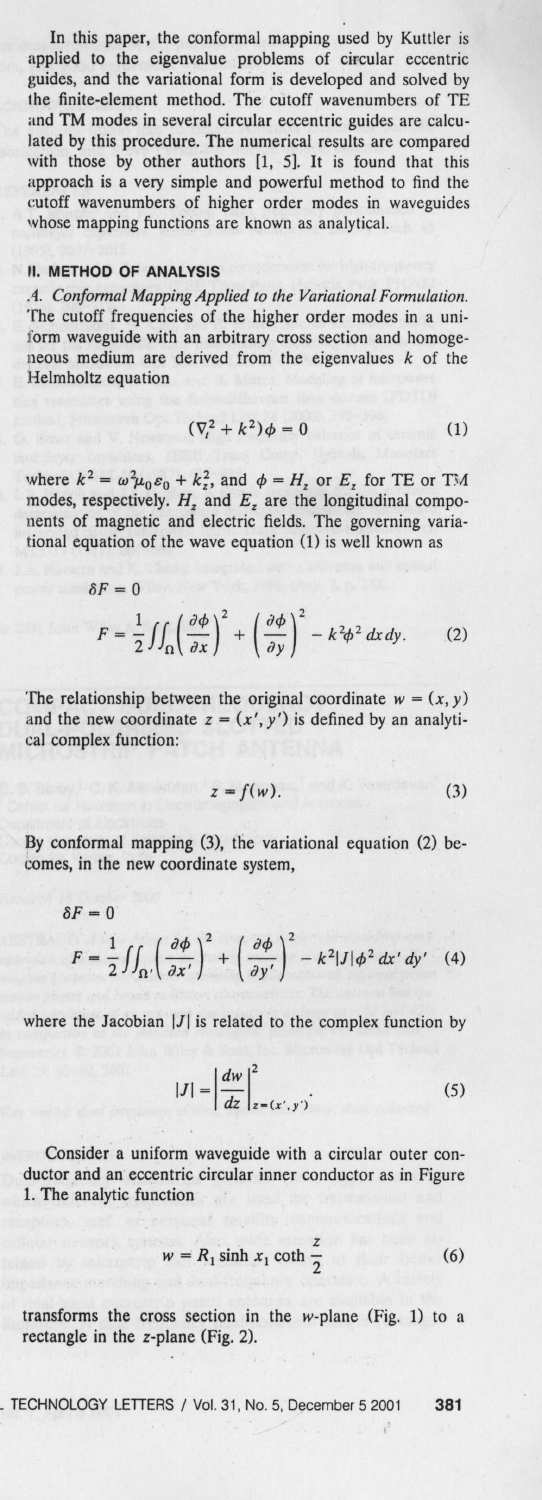

**Figure 6 Simulated** (**dashed curves**) **and measured (solid curves) IS<sub>II</sub>-parameter spectra for the capacitors with plate dimensions of (a)**  $(\frac{1}{8} \times 9)$  mm<sup>2</sup>, (b) (4.5  $\times$  16) mm<sup>2</sup>, and (c) (6  $\times$  12) mm<sup>2</sup>, respectively